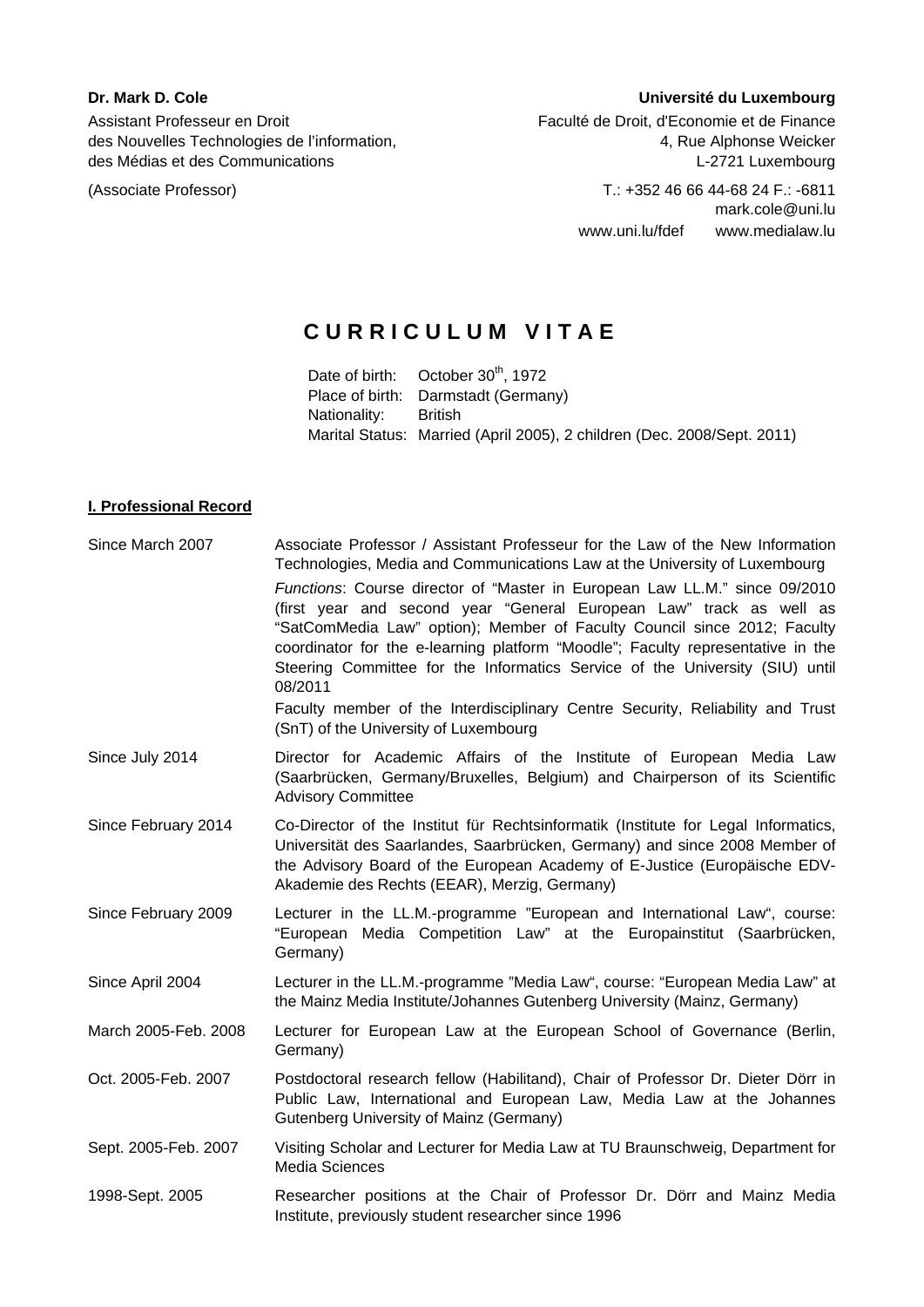*Areas of Research:* Media Law (European and National (esp. Luxembourgish, German and U.S.); all media (press, broadcasting, internet and similar); all related areas such as Data Protection Law, Intellectual Property Law, Telecommunications/Electronic Communications Networks and Services Law, Competition Law, (Cyber-) Crime, Security and Trust, E-Commerce etc.), European Law (EU and Council of Europe), Constitutional Law (in comparative perspective), Public International Law

#### **II. Educational Record**

| Promotion (Ph.D.):                     |                                                                                                                                                                                                                                                                                                                                                                                                                                                                                                                                                                           |
|----------------------------------------|---------------------------------------------------------------------------------------------------------------------------------------------------------------------------------------------------------------------------------------------------------------------------------------------------------------------------------------------------------------------------------------------------------------------------------------------------------------------------------------------------------------------------------------------------------------------------|
| December 2003                          | Dr. iur. (Ph. D.; summa cum laude); Dissertation: "Das Selbstbestimmungsrecht<br>indigener Völker. Eine völkerrechtliche Bestandsaufnahme am Beispiel der<br>Native Americans in den USA" (Dissertation received "Forschungsförderpreis<br>2003 der Freunde der Universität Mainz e.V." (Price for promotion of excellent<br>research of the friends of the University of Mainz))                                                                                                                                                                                         |
|                                        | Rechtsreferendariat (2 year legal internship leading to bar exam):                                                                                                                                                                                                                                                                                                                                                                                                                                                                                                        |
| May 2004                               | <b>Second State Examination</b>                                                                                                                                                                                                                                                                                                                                                                                                                                                                                                                                           |
| May 2002-April 2004                    | Work experience of 3-6 months in all following areas:<br>European Law: Legal Department, Südwestrundfunk (public broadcaster) and<br>European Commission, DG Competition, C 2 - Media; Administrative Law: Mainz<br>Media Institute and Deutsche Hochschule für Verwaltungswissenschaften,<br>Speyer (National University of Public Administration); Criminal Law: Judge at<br>Regional Court in Mainz; Private Law: Intellectual Property, Copyright,<br>Competition and Media Law, Kanzlei Fuhrmann Wallenfels Binder (law office)<br>and Judge at Local Court in Mainz |
| University - Law School:               |                                                                                                                                                                                                                                                                                                                                                                                                                                                                                                                                                                           |
| January 1998                           | <b>First State Examination</b>                                                                                                                                                                                                                                                                                                                                                                                                                                                                                                                                            |
| 1992-1997                              | Law School at University of Mainz<br>Area of choice: International and European Law; Grant from Konrad Adenauer-<br>Stiftung (Begabtenförderung; foundation granting scholarship for talented<br>students) and member of its programme "Journalistische Nachwuchsförderung"<br>(practical seminars for the education of young journalists)                                                                                                                                                                                                                                |
| University - Second Facultative Study: |                                                                                                                                                                                                                                                                                                                                                                                                                                                                                                                                                                           |
| February 1997<br>1993-1996             | Zwischenzeugnis Politikwissenschaft (intermediate degree in Political Science)<br>School of Political Sciences and Philosophy, University of Mainz                                                                                                                                                                                                                                                                                                                                                                                                                        |
| School:                                |                                                                                                                                                                                                                                                                                                                                                                                                                                                                                                                                                                           |
| 1978-1992                              | Primary School in Ettingen (Switzerland) and Wiesbaden;<br>Secondary School (Leibniz-Gymnasium) in Wiesbaden                                                                                                                                                                                                                                                                                                                                                                                                                                                              |

## **LIST OF RECENT PUBLICATIONS**

- 1. EU Data Retention Finally Abolished? Eight Years in Light of Article 8, CritQ 2014, pp. 58-78 (together with *Franziska Böhm*) und and editor of volume 2014/I of Critical Quarterly (CritQ), Nomos, with focus on "Current Developments in European Data Protection Law" (Introduction, pp. 5-9)
- 2. Review of the EU Telecommunications Framework and its Impact on the Frequency Management, in: Hofmann, M. (ed.), International Regulations of Space Communications: Current Issues, Larcier 2013, pp. 137-160
- 3. Luxembourg, Country report in: European Parliament/DG for Internal Policies Policy Dept. C Citizen's Rights and Constitutional Affairs (ed.), The Citizen's Right to Information: Law and Policy in the EU and its Member States, Brussels 2012, p. 465-480
- 4. Note d'observations, "*Roj TV*" entre ordre public et principe du pays d'origine, Revue du Droit des Technologies de l'Information (R.D.T.I.), No. 47 (2012), p. 50-61
- 5. Europäisches und Internationales Medienrecht Vorschriftensammlung (Textbook on European and International Media Law), Textbuch Deutsches Recht, 2nd ed., Heidelberg 2012, 881 p. (ed. with *Udo Fink, Rolf Schwartmann, Tobias Keber*)